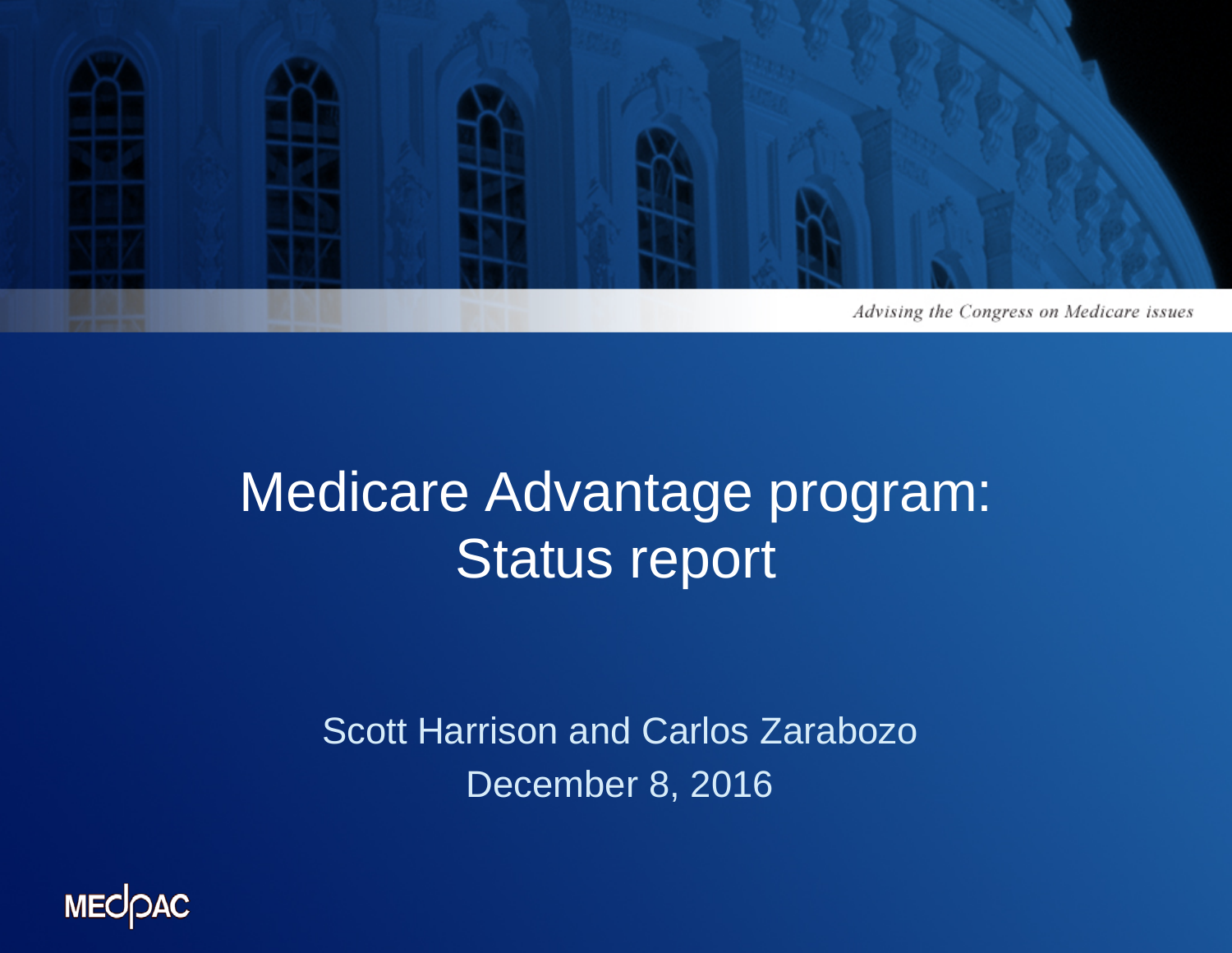# Today's presentation

- **Status report on Medicare Advantage** (MA) enrollment, availability, benchmarks, bids, and payment
	- Policy issue calculating county FFS spending
- **Update on plan quality performance**

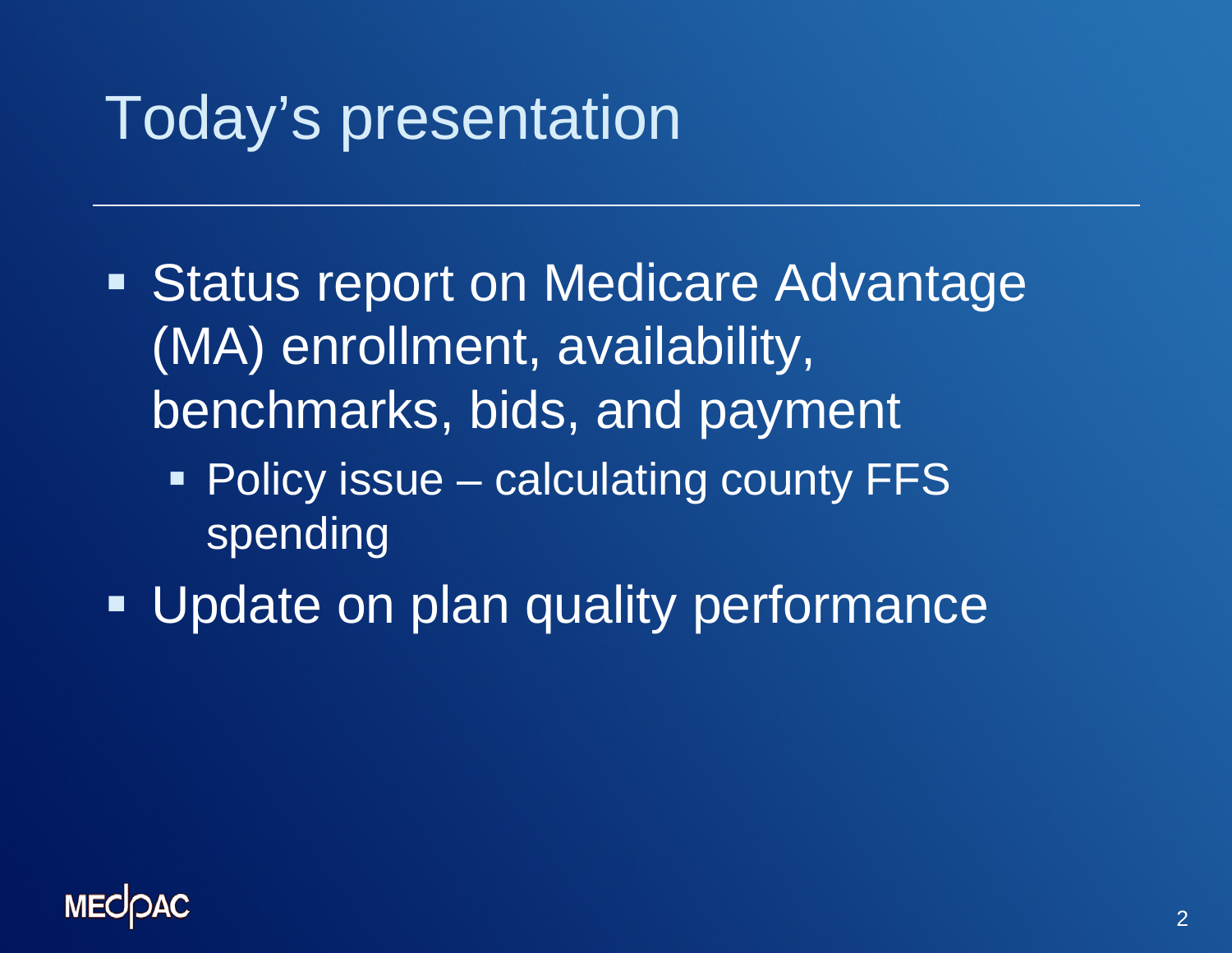### MA enrollment by plan type, 2007-2016



Source: CMS enrollment data

**MECOAC** 

Draft – subject to change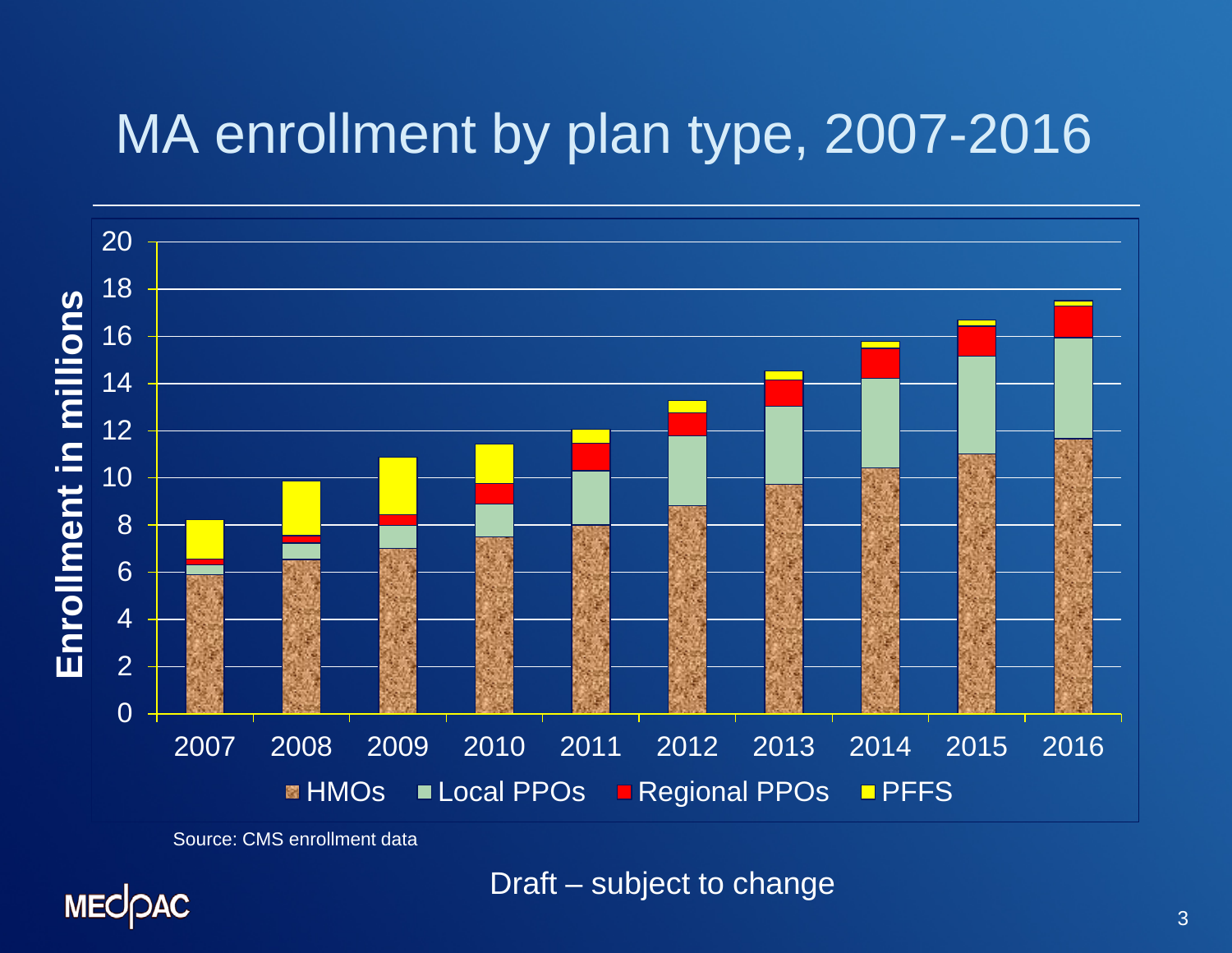# Percentage of Medicare beneficiaries with an MA plan available, 2011-2017

| Type of plan                                       | 2011 | 2012 | 2013 | 2014 | $\overline{2015}$ | 2016 | 2017 |
|----------------------------------------------------|------|------|------|------|-------------------|------|------|
| Any MA                                             | 100% | 100% | 100% | 100% | 99%               | 99%  | 99%  |
| <b>HMO/Local PPO</b>                               | 92   | 93   | 95   | 95   | 95                | 96   | 95   |
| <b>Regional PPO</b>                                | 86   | 76   | 71   | 71   | 70                | 73   | 74   |
| <b>PFFS</b>                                        | 63   | 60   | 59   | 53   | 47                | 47   | 45   |
| Avg. number of choices                             |      |      |      |      |                   |      |      |
| County weighted                                    | 12   | 12   | 12   | 10   | 9                 | 9    | 10   |
| Beneficiary weighted                               | 26   | 19   | 19   | 18   | 17                | 18   | 18   |
| Average rebate for non-<br>employer, non-SNP plans | \$83 | \$85 | \$81 | \$75 | \$76              | \$81 | \$89 |

Note: PFFS (private fee-for-service), MA (Medicare Advantage) Source: CMS website, landscape file, and plan bid submissions.

#### **MECOAC**

#### Draft – subject to change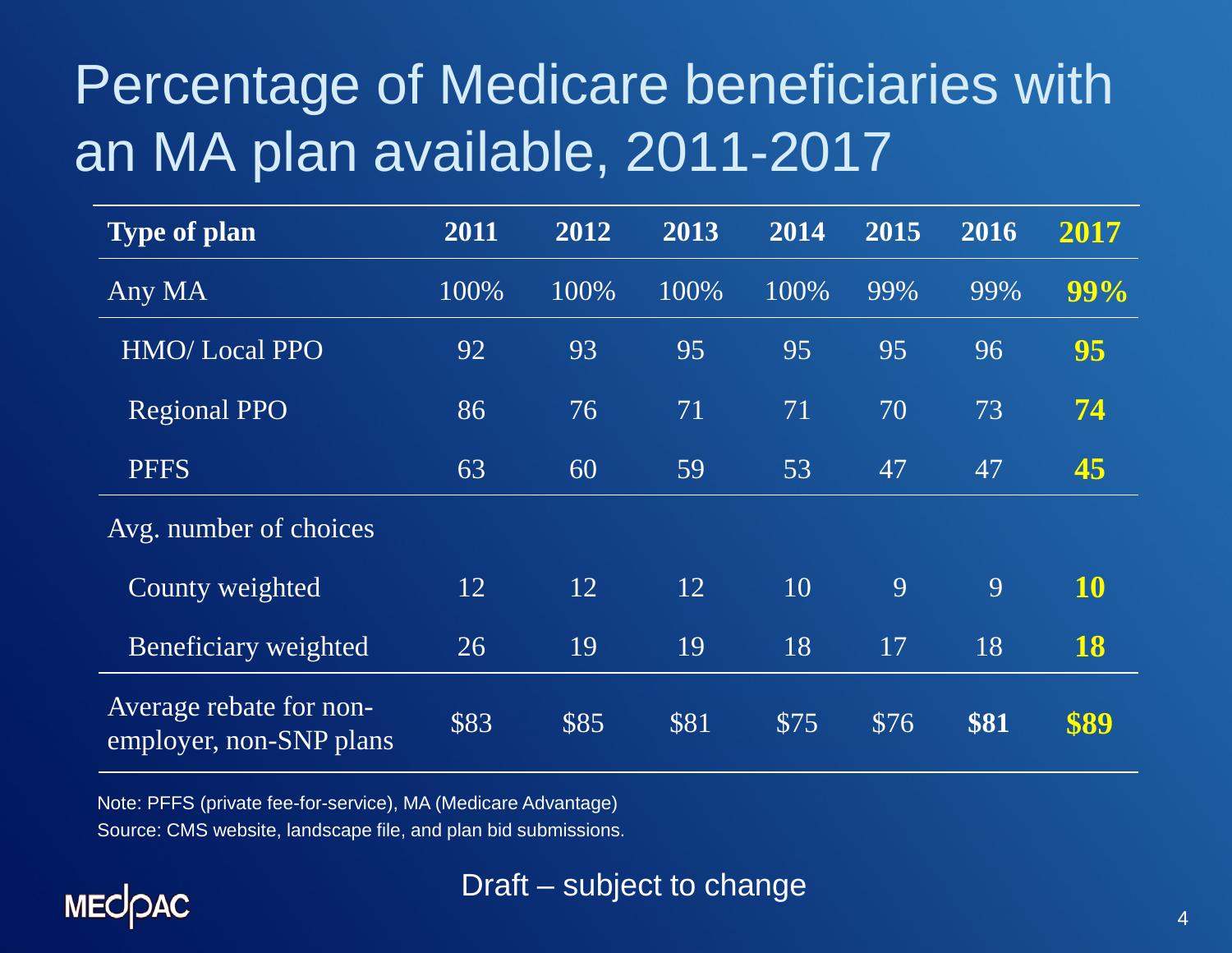# Benchmarks, bids, and payments relative to FFS for 2017

|                                                                  | Benchmarks/ | Bids/      | Payments/ |  |
|------------------------------------------------------------------|-------------|------------|-----------|--|
|                                                                  | <b>FFS</b>  | <b>FFS</b> | FFS*      |  |
| All MA plans                                                     | 106%        | 90%        | 100%      |  |
| <b>HMO</b>                                                       | 106         | 88         | 99        |  |
| <b>Local PPO</b>                                                 | 111         | 101        | 107       |  |
| <b>Regional PPO</b>                                              | 101         | 94         | 98        |  |
| <b>PFFS</b>                                                      | 110         | 108        | 109       |  |
| <b>Restricted availability plans</b><br>included in totals above |             |            |           |  |
| <b>SNP</b>                                                       | 105         | 92         | 100       |  |

Note: MA (Medicare Advantage), PFFS (private fee-for-service), SNP (Special Needs Plan). All numbers reflect quality bonuses, but not coding differences between MA and FFS Medicare.

\* Payments would exceed FFS if coding intensity were to be reflected fully.

Source: MedPAC analysis of CMS bid and rate data.



Draft – subject to change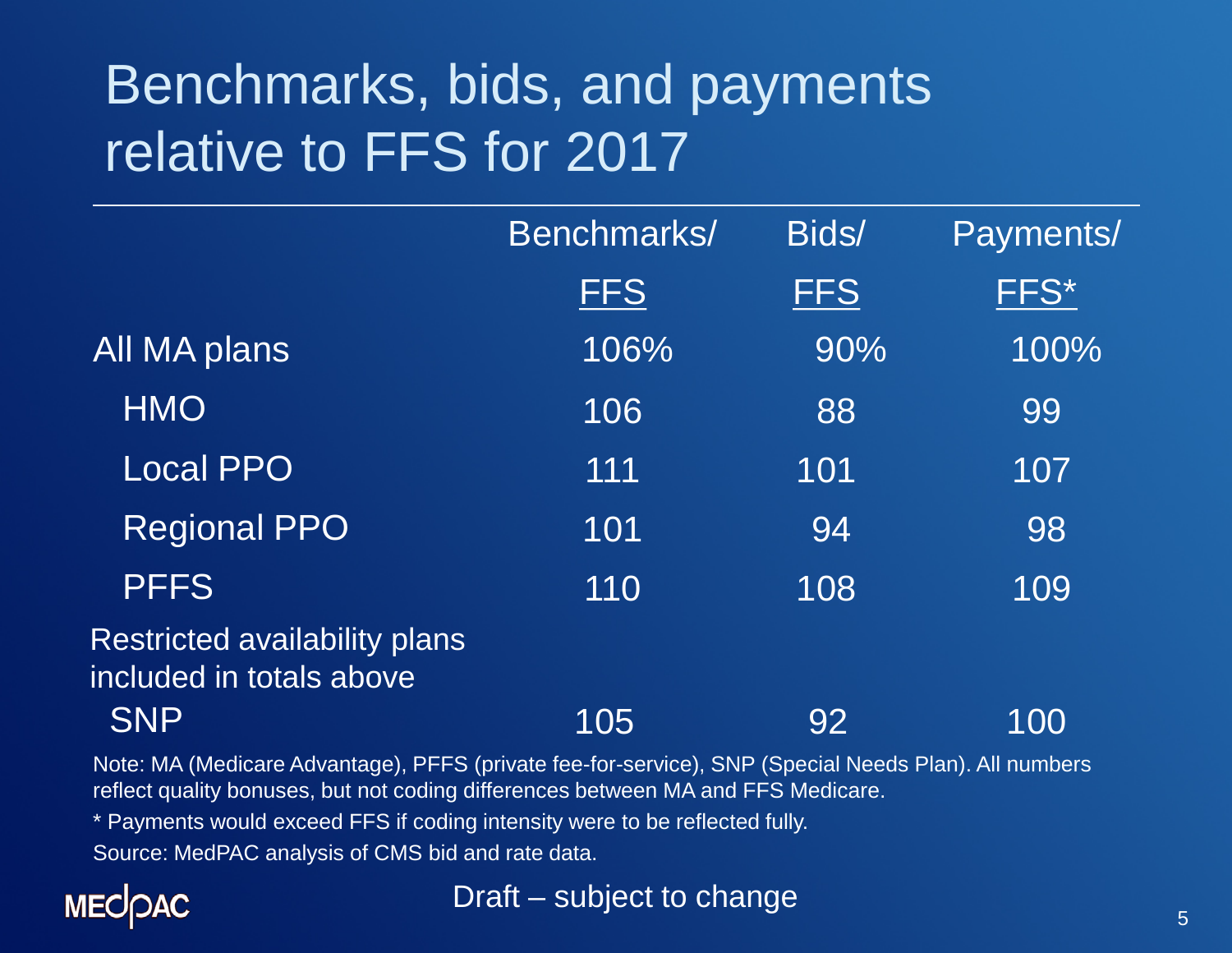# Summary of MA program status

- MA enrollment continues to grow faster than overall Medicare (MA share 31%)
- **Improvement in some measures of plan** availability, including rebates
- Average plan bid has declined to 90% of FFS
- **Progress toward financial neutrality with** Medicare FFS
- **But there are unresolved coding intensity** differences (about 4%) and inter-county equity issues

**MECOAC**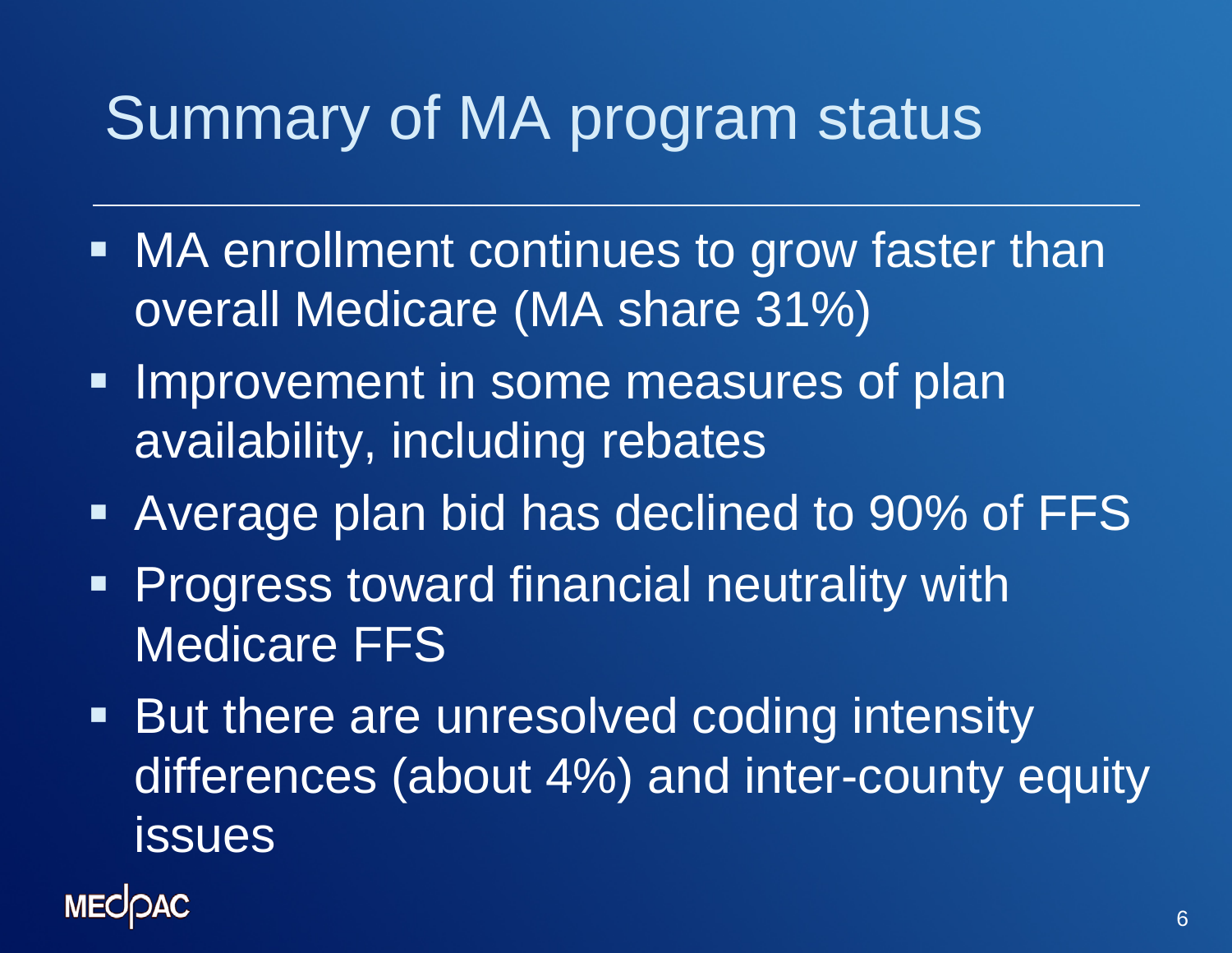# Measuring county-level FFS spending for use in MA benchmarks

- CMS calculates average per capita FFS Part A and Part B spending for each county to set the benchmarks
- **Mismatch in FFS spending data used** 
	- MA benchmarks are based on spending of all FFS beneficiaries (100% of FFS beneficiaries)
	- MA enrollment allowed only for beneficiaries with both Part A and Part B (87% of FFS) beneficiaries)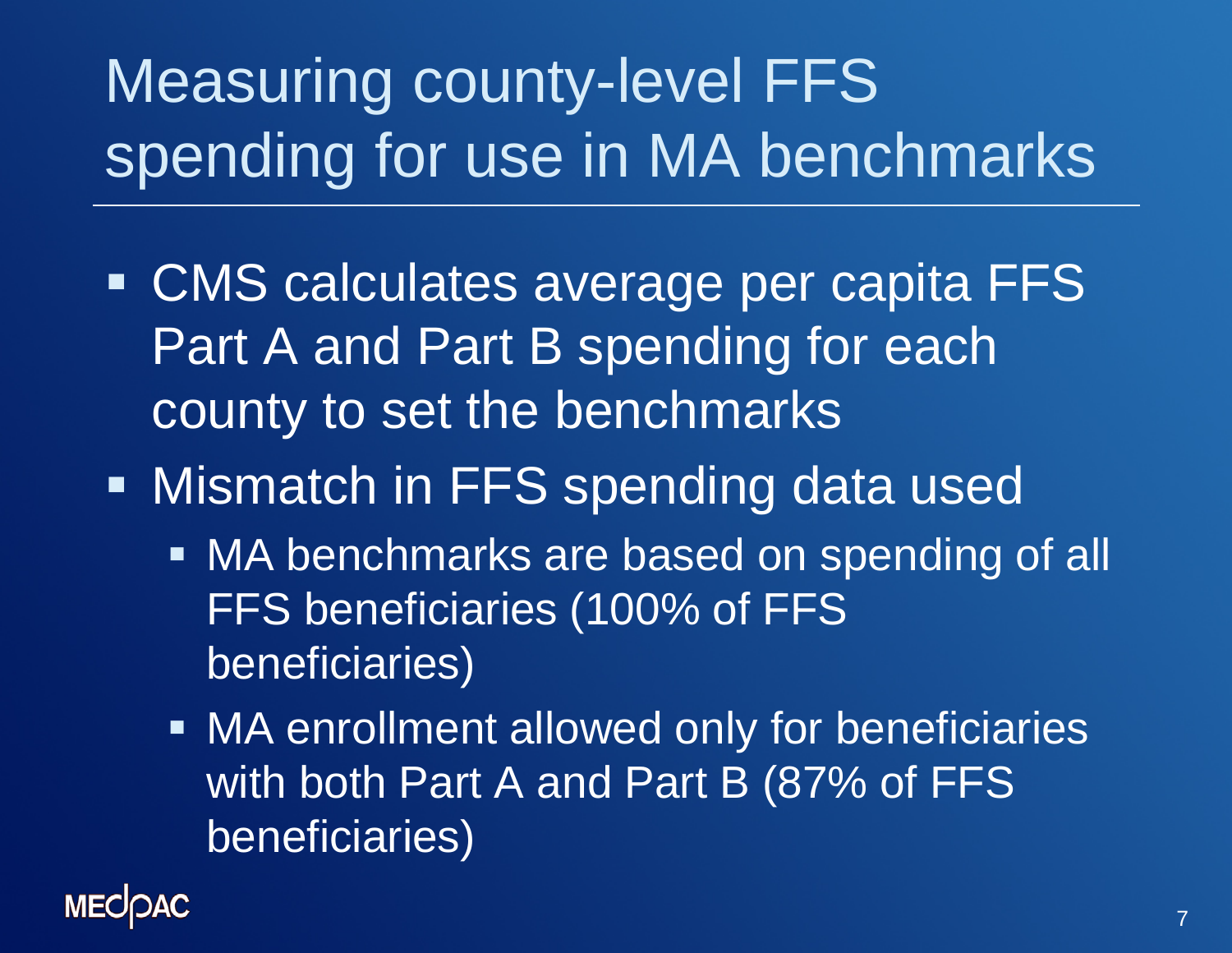## Issues with including all FFS beneficiaries in benchmark calculations

- Understates benchmarks because 12% of all FFS beneficiaries are Part A-only (No B)
- **Part A only beneficiaries spend less than** half on Part A than those with both Part A and Part B spend on Part A
- **The share of Part A-only varies by county**
- The average share of Part A-only is increasing

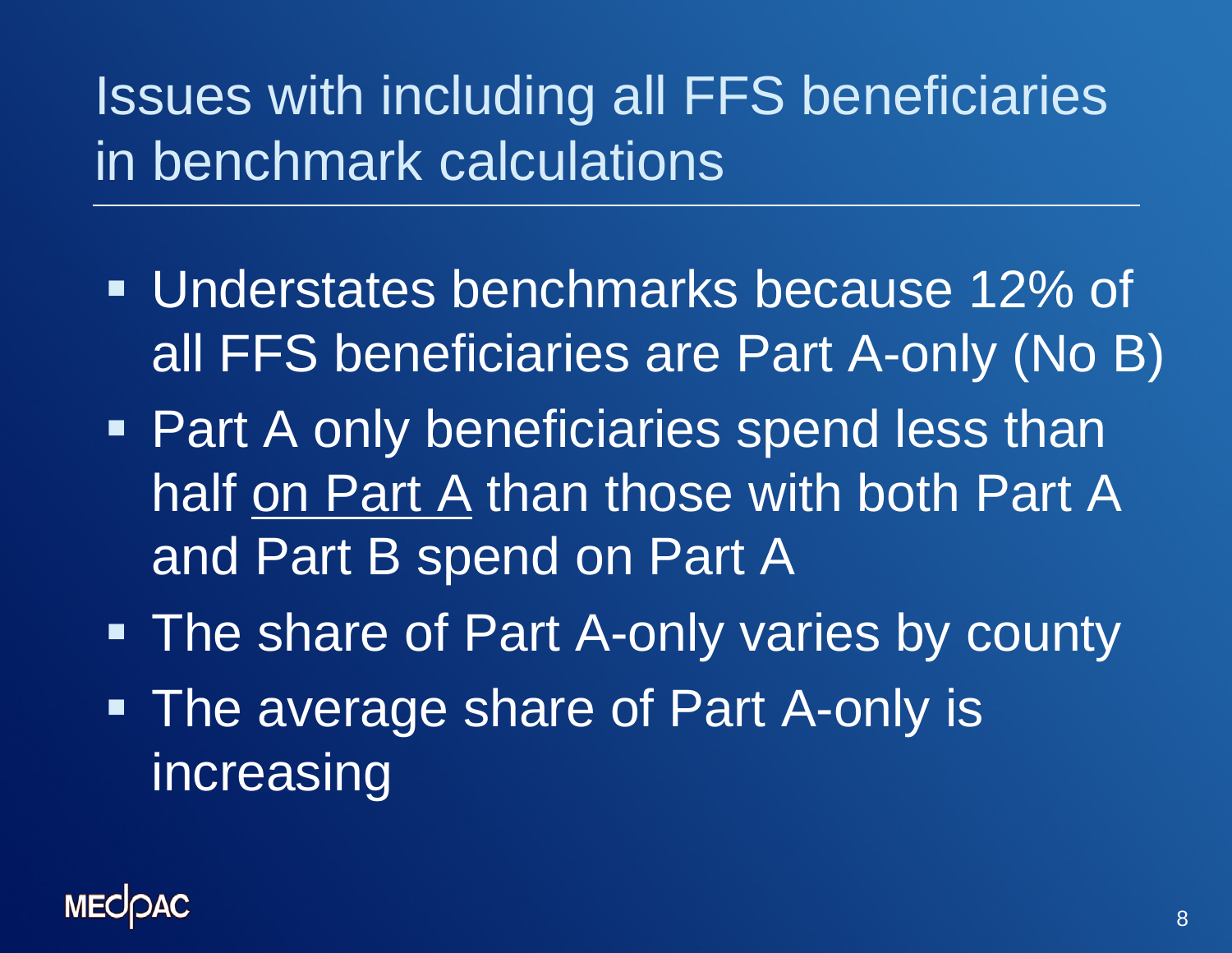Use only beneficiaries with A and B in FFS calculation for benchmarks?

- **Some counties would be affected more** than others
- As MA penetration increases, the proportion of Part A-only will grow and FFS calculations will become less reflective of MA enrollment

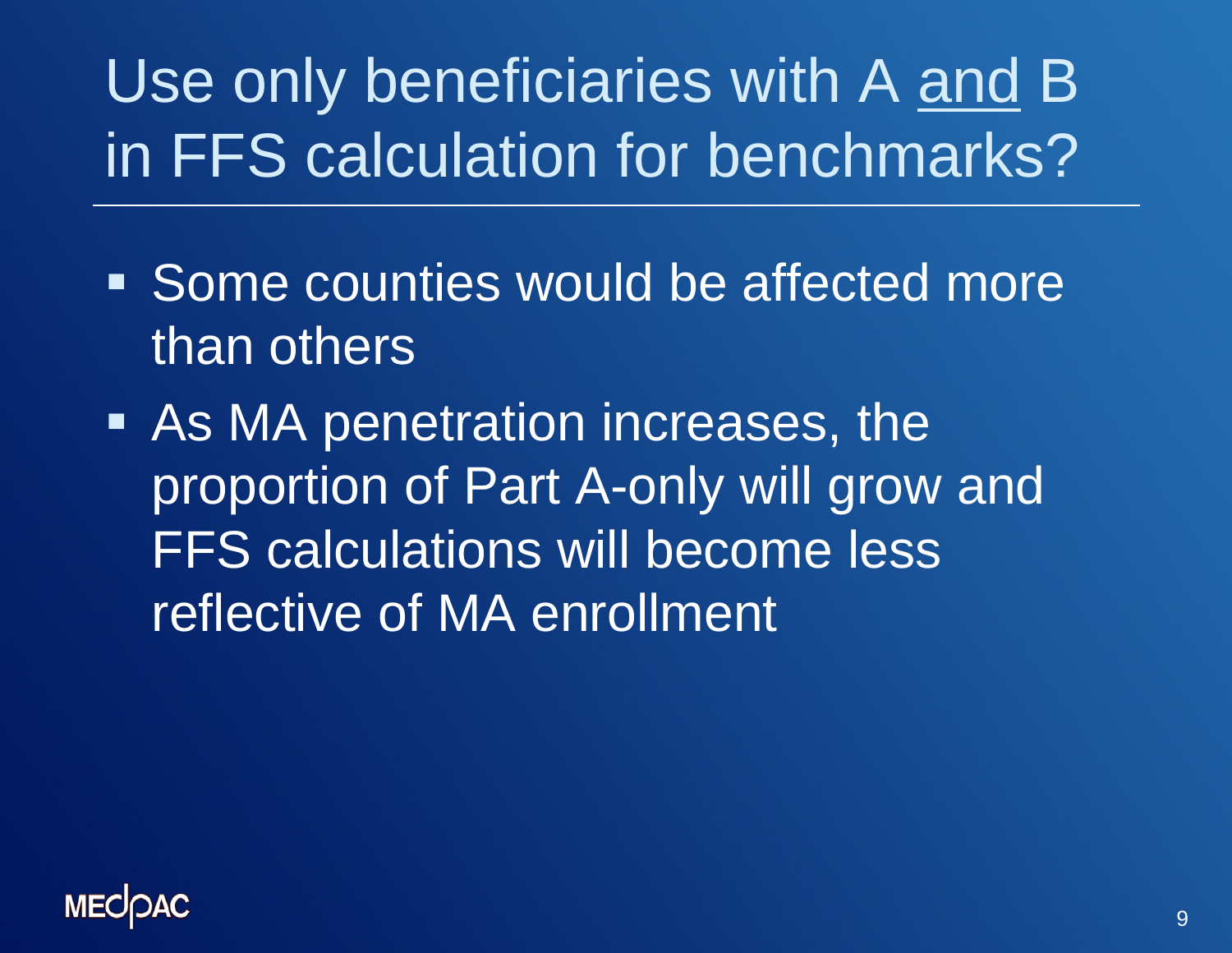# Commissioner questions

- **Response rates for the Consumer** Assessment of Healthcare Providers and Systems® (CAHPS) surveys
	- In 2014: 41 percent in FFS, median of 45 percent among MA plans
- Enrollment in contracts CMS identified as low performers at risk of termination: 67,000 (October 2016)

Source: CMS data

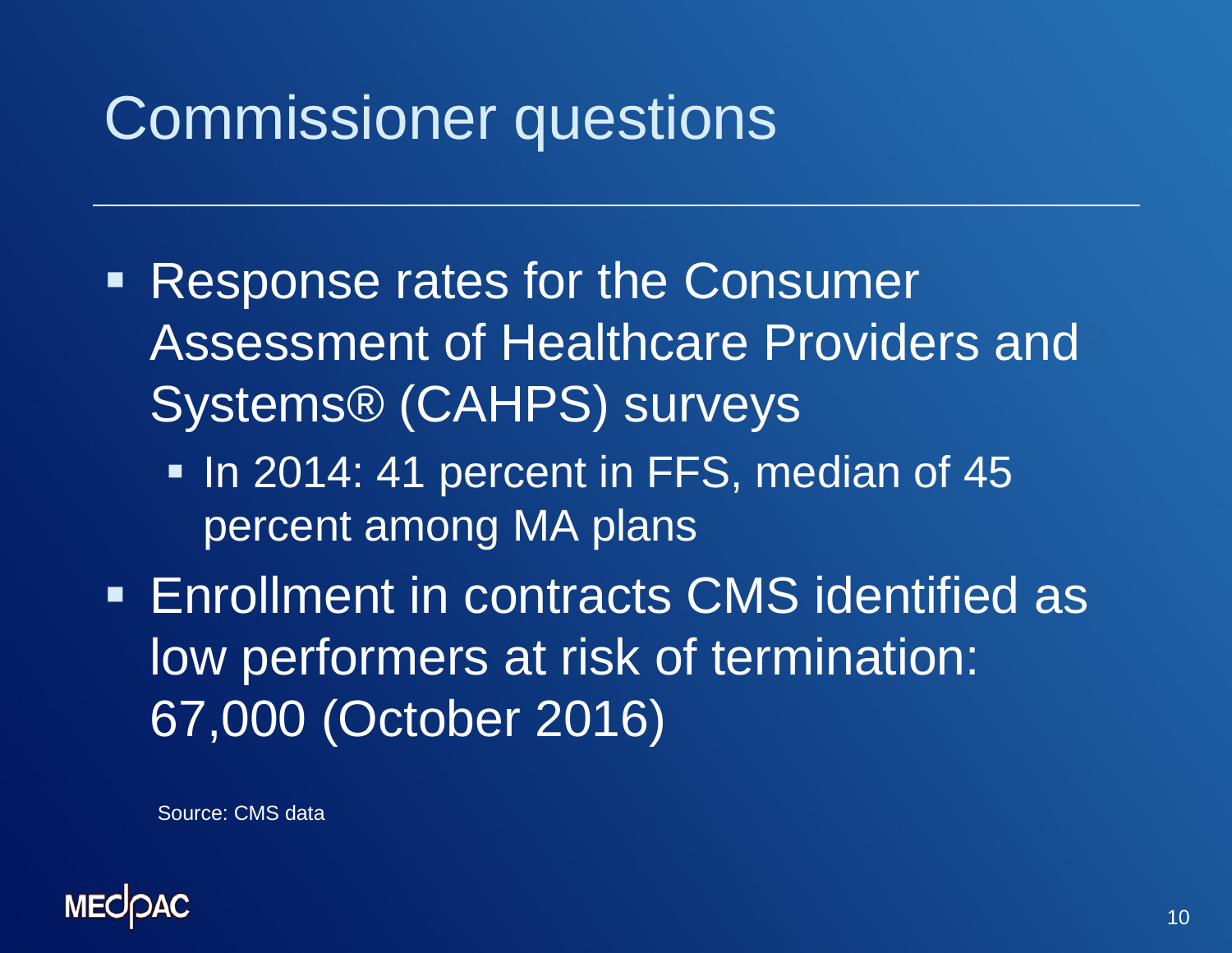# MA quality and star ratings

- Quality indicators generally remained stable over the last year, with fewer than one-third of measures improving and a small number declining
- On a net basis, 1 million fewer enrollees will be in bonus plans when comparing 2016 and 2017 star ratings, using the October 2016 enrollment distribution
- For 2017, about 700,000 enrollees are being moved to bonus-level contracts through contract consolidations